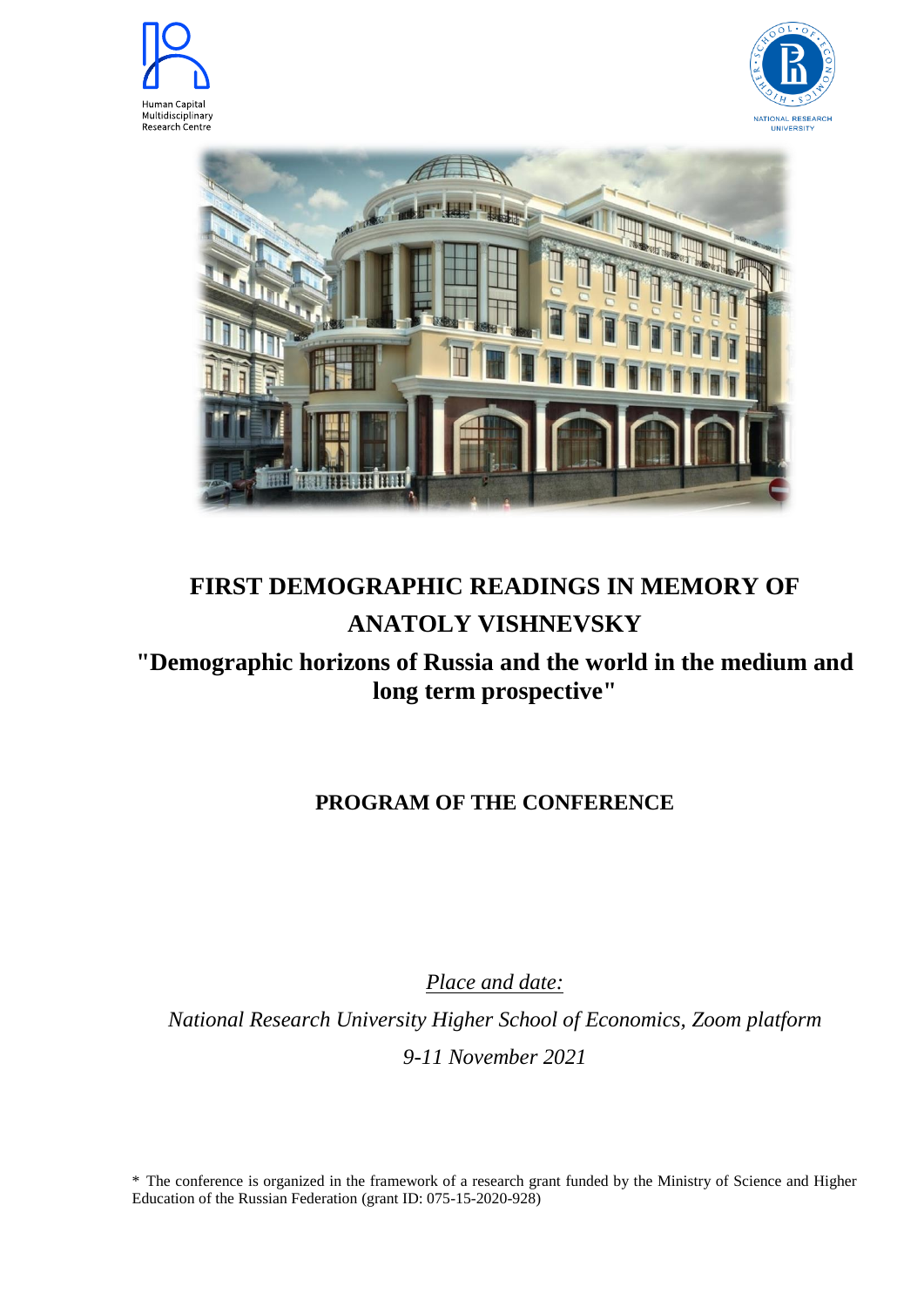



| <b>November 9 (Tuesday)</b> |                                                                                                                                                |
|-----------------------------|------------------------------------------------------------------------------------------------------------------------------------------------|
|                             | Working languages: Russian and English (simultaneous translation)                                                                              |
| 11:00-11:30                 | <b>Registration</b>                                                                                                                            |
| 11:30-11:50                 | <b>Opening of the conference</b>                                                                                                               |
|                             | Lilia Ovcharova (Vice Rector, HSE University, Russia)<br>Mikhail Denisenko (Director of the Vishnevsky Institute of Demography, HSE            |
|                             | University, Russia)                                                                                                                            |
| 11:50-12:10                 | Major milestones in the life of an outstanding scientist                                                                                       |
|                             | Sergey Zakharov (Vishnevsky Institute of Demography, HSE University, Russia)                                                                   |
| 12:10-12:30                 | <b>Break</b>                                                                                                                                   |
| 12:30-14:00                 | Session 1. Demographic theory, statistics, and population policy                                                                               |
|                             | Chair: Mikhail Denisenko (Vishnevsky Institute of Demography, HSE University,                                                                  |
| 12:30                       | Russia)<br>The demographic system and its external environment in the XXI century:                                                             |
|                             | comprehending turbulence at the junctions                                                                                                      |
|                             | <b>Mikhail Klupt</b> (St. Petersburg State University of Economics, Russia)                                                                    |
| 12:50                       | Family policy in modern Russia                                                                                                                 |
|                             | Lilia Ovcharova (HSE University, Russia)                                                                                                       |
| 13:10                       | <b>All-Russian Population Census-2021</b>                                                                                                      |
|                             | Svetlana Nikitina (Federal State Statistics Service, Moscow, Russia)                                                                           |
| 13:30                       | The Russian Roots of the Demographic Transition Theory                                                                                         |
| 13:50                       | Mark Tolts (Hebrew University of Jerusalem, Israel)<br><b>Discussion</b>                                                                       |
|                             |                                                                                                                                                |
| 14:00-15:00                 | <b>Break</b>                                                                                                                                   |
| 15:00-16:30                 | Session 2. Long-term mortality trends in Russia and the world                                                                                  |
|                             | Chair: Sergey Timonin (HSE University, Russia)                                                                                                 |
| 15:00                       | Epidemiological transition: causes of death and ages of death                                                                                  |
|                             | Inna Danilova, Vladimir Shkolnikov (HSE University, Russia; Max Planck Institute                                                               |
| 15:20                       | for Demographic Research, Germany)<br>Population loss in Russia as a result of 40-year regression of mortality                                 |
|                             | Evgeny Andreev, Vladimir Shkolnikov (HSE University, Russia; Max Planck                                                                        |
|                             | Institute for Demographic Research, Germany)                                                                                                   |
| 15:40                       | Health, mortality and rate of aging: some empirical results from studies in Russia                                                             |
|                             | David Leon (London School of Hygiene and Tropical Medicine, UK; HSE University,                                                                |
|                             | Russia)                                                                                                                                        |
| 16:00                       | What do we know about socio-economic inequality in mortality in Eastern European                                                               |
|                             |                                                                                                                                                |
|                             | countries?                                                                                                                                     |
| 16:20                       | <b>Domantas Jasilionis</b> (Max Planck Institute for Demographic Research, Germany)<br><b>Discussion</b>                                       |
|                             |                                                                                                                                                |
| 16:30-17:00                 | <b>Break</b>                                                                                                                                   |
| 17:00-18:40                 | Session 3. Demographic theory and global demographic processes<br>Chair: Vladimir Shkolnikov (HSE University, Russia; Max Planck Institute for |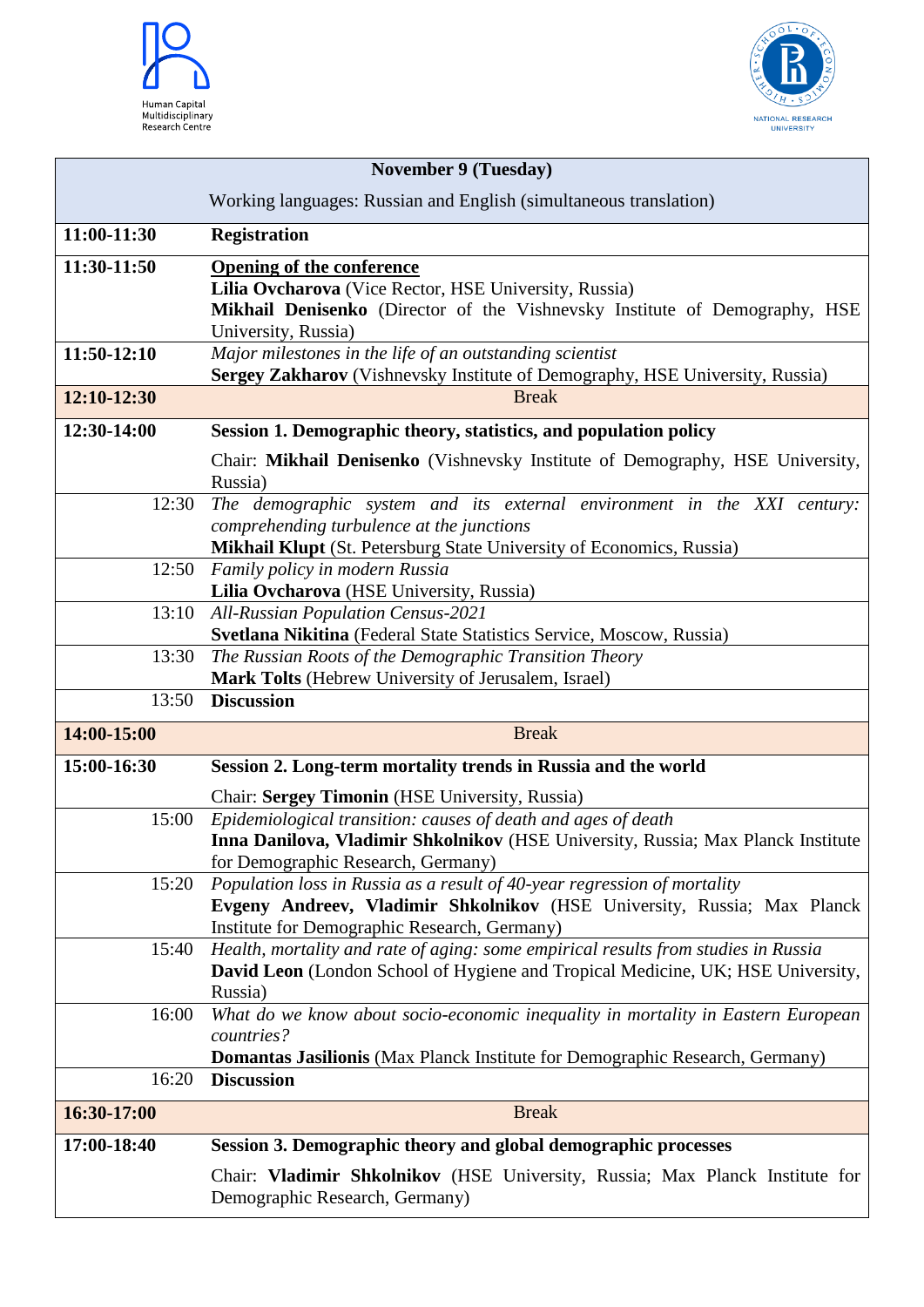



| Research Centre                        |                                                                                           |
|----------------------------------------|-------------------------------------------------------------------------------------------|
| 17:00                                  | Mortality as a Function of Survival                                                       |
|                                        | <b>James Vaupel</b> (University of Southern Denmark, Denmark)                             |
| 17:30                                  | Health transition theory in the face of environmental and biological changes              |
|                                        | France Meslé, Jacques Vallin (French National Institute for Demographic Studies,          |
|                                        | France)                                                                                   |
|                                        |                                                                                           |
| 18:00                                  | The Challenge of Growth                                                                   |
|                                        | John Wilmoth (UN Population Division, USA)                                                |
| 18:30                                  | <b>Discussion</b>                                                                         |
|                                        | <b>November 10 (Wednesday)</b>                                                            |
| Working languages: Russian and English |                                                                                           |
| $11:00 - 12:30$                        | <b>Session 4. Problems of family formation and fertility</b>                              |
|                                        | Chair: Sergey Zakharov (Vishnevsky Institute of Demography, HSE University,               |
|                                        |                                                                                           |
|                                        | Russia)                                                                                   |
| 11:00                                  | Marital and Reproductive Behavior as a Barrier to the Population Explosion                |
|                                        | <b>Alexander Sinelnikov</b> (Lomonosov Moscow State University, Russia)                   |
| 11:20                                  | Family and fertility during the imperial period                                           |
|                                        | Irina Troitskaya (Lomonosov Moscow State University, Russia)                              |
| 11:40                                  | Long-term evolution of fertility in Russia                                                |
|                                        | Sergey Zakharov (Vishnevsky Institute of Demography, HSE University, Russia)              |
| 12:00                                  | History of birth control in Russia                                                        |
|                                        | Victoria Sakevich (Vishnevsky Institute of Demography, HSE University, Russia)            |
| 12:20                                  | <b>Discussion</b>                                                                         |
|                                        |                                                                                           |
|                                        |                                                                                           |
| 12:30-13:30                            | <b>Break</b>                                                                              |
| 13:30-15:00                            | Session 5. Excess mortality caused by epidemics and other extraordinary events            |
|                                        | Chair: Vasily Vlassov (Department of Health Care Administration and Economics, HSE        |
|                                        | University, Russia)                                                                       |
| 13:30                                  |                                                                                           |
|                                        | Life expectancy losses and premature mortality in 2020 in industrialised countries: a     |
|                                        | comparative time-series analysis                                                          |
|                                        | Dmitry Jdanov (HSE University, Russia; Max Planck Institute for Demographic               |
|                                        | Research, Germany), Nazrul Islam (University of Oxford, UK), Domantas Jasilionis          |
|                                        | (Max Planck Institute for Demographic Research, Germany)                                  |
| 13:50                                  | Excess mortality in Russia and its regions in 2020                                        |
|                                        | Sergey Timonin, Ilya Klimkin (HSE University, Russia)                                     |
| 14:10                                  | Alternative approaches to assessing excess mortality and the question of inevitability of |
|                                        | its winter increases                                                                      |
|                                        | Vladimir Shkolnikov (HSE University, Russia; Max Planck Institute for Demographic         |
|                                        | Research, Germany), Ilya Klimkin (HSE University, Russia), David Leon (London             |
|                                        | School of Hygiene and Tropical Medicine, UK; HSE University, Russia)                      |
| 14:30                                  | Excess mortality of the Russian urban population from polluted air and heat waves         |
|                                        |                                                                                           |
|                                        | Boris Revich (Institute for Economic Forecasting RAS, Russia), Tatiana Kharkova           |
| 14:50                                  | (Vishnevsky Institute of Demography, HSE University, Russia)<br><b>Discussion</b>         |
| 15:00-15:30                            | <b>Break</b>                                                                              |
| 15:30-17:00                            | <b>Session 6. Demography and social development</b>                                       |